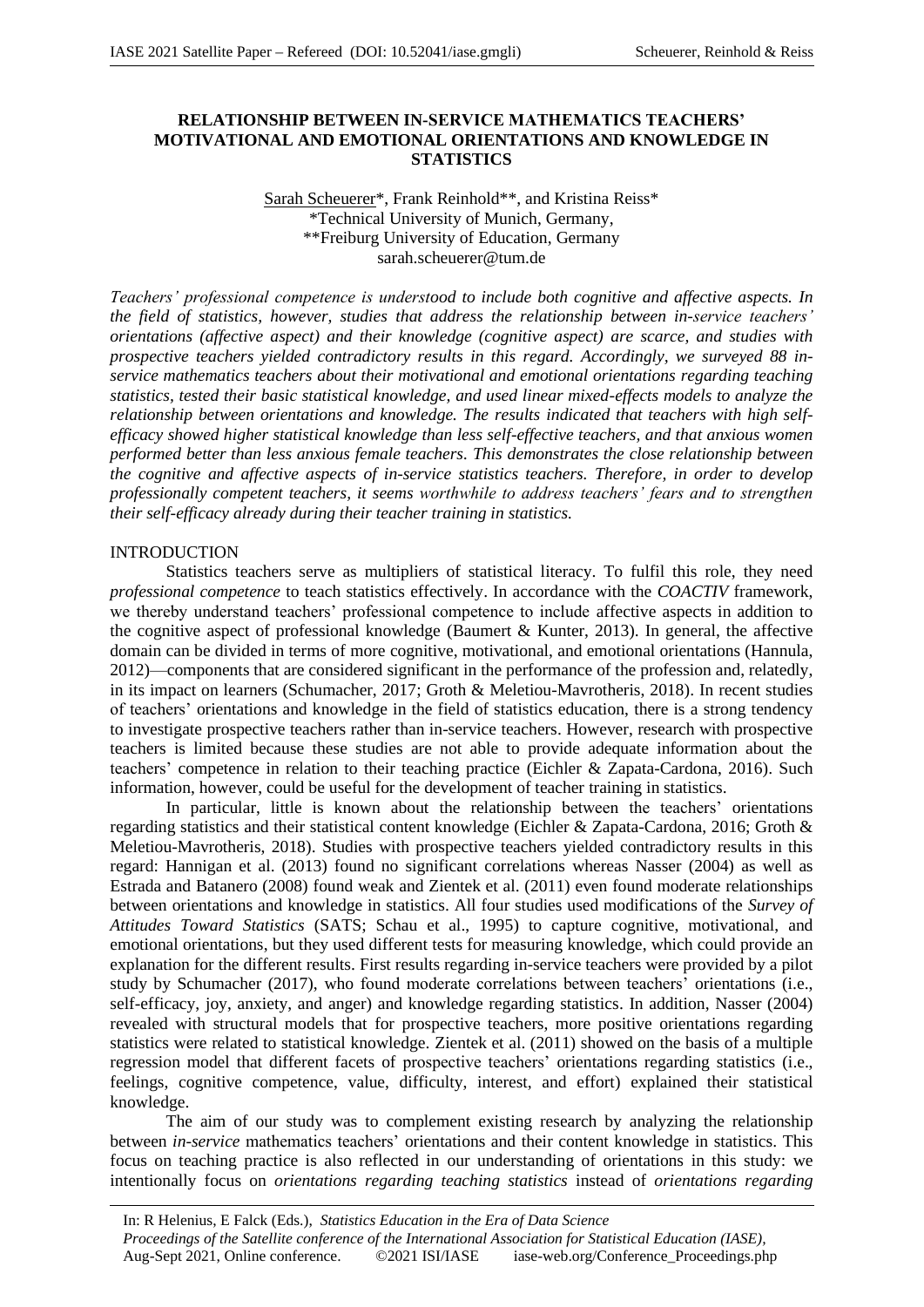*statistics*, even though the field has not yet made a strong distinction between these two approaches (Groth & Meletiou-Mavrotheris, 2018). In addition, we understand content knowledge at a level that does not go beyond school content. For our study, we selected facets of orientation from *BeSt Teacher*, an instrument that allows both orientations and knowledge to be assessed in the same framework. In particular, we investigated teachers' (1) *self-efficacy* (i.e., motivational orientation) to record teachers' belief in their ability to cope with lesson content (Bandura, 2010); (2) *joy* (i.e., emotional orientation) to record teachers' response to good teaching (Emmons, 2020); (3) *anxiety* (i.e., emotional orientation) to record teachers' worries and tension when teaching (Zeidner, 1991). Our study addresses the following research question: *Are in-service teachers' motivational and emotional orientations regarding teaching statistics related to their statistical content knowledge?* As previous studies with prospective teachers have yielded inconsistent results regarding the relationship between orientations and knowledge, we analyze this question exploratively: we conducted a model selection to identify facets of in-service teachers' orientation that are related to their statistical content knowledge.

## METHOD

## *Participants*

We investigated  $N = 88$  Colombian in-service mathematics teachers (34 female, 53 male, 1) did not specify). They were 24–59 years old  $(M = 38.1, SD = 8.5)$  and had 1–37 years of teaching experience ( $M = 10.5$ ,  $SD = 6.9$ ). Female and male teachers did not differ significantly in their age or their teaching experience. The sample consisted of teachers teaching all grade levels in private and public schools, in urban as well as rural areas.

#### *Instruments*

For our investigations, we used the *BeSt Teacher* framework, which is a validated instrument to measure in-service teachers' professional competence in descriptive statistics (Schumacher, 2017). To assess motivational and emotional orientations regarding teaching statistics, the *BeSt Teacher* orientation scales were slightly modified to capture orientations regarding not only descriptive statistics, but statistics in general. The teachers' motivational orientation regarding teaching statistics was assessed by their *self-efficacy*, introduced by the stimulus "How confident do you feel in statistics? Please estimate in advance how confident you are in being able to solve tasks on the following topics". The scale consisted of seven items (e.g., "tasks concerning absolute and relative frequencies") that were assessed on 4-point Likert-scales (i.e.,  $1 =$  "unconfident", to  $4 =$  "confident"), Cronbach's α = 0.91. The teachers' emotional orientation was assessed by the *joy* and *anxiety* they feel teaching statistics, introduced by the stimulus "How do you feel about teaching statistics? Please indicate how much you agree with the following statements". Each scale consisted of four items (e.g., *joy*: "In general, I enjoy teaching statistics"; *anxiety*: "When teaching statistics, I am tense and nervous in general.") that were assessed on 4-point Likert-scales ( $1 =$  "I totally disagree", to  $4 =$  "I totally agree"). For *joy*,  $\alpha = 0.94$ ; for *anxiety*,  $\alpha = 0.78$ . Thus, for self-efficacy and joy, higher scores represent better orientations, while for anxiety, lower scores represent better orientations. To assess the teachers' *statistical content knowledge*, we used a selection of slightly modified items from the *BeSt Teacher*  content knowledge test. In total, our test consisted of 16 items on various school-relevant concepts of descriptive statistics (i.e., absolute and relative frequencies, mean, median, boxplot) in different answer formats (i.e., single choice, multiple choice, numerical open-ended). The evaluation of the participants' answers was dichotomous (i.e., correct vs. incorrect),  $\alpha = 0.64$ .

#### *Procedure*

All teachers were participants in a four-hour teacher training on teaching statistics in Medellín, Colombia, taught by the first author of this paper. The training and thus the recruitment of study participants was organized by a division of the local Ministry of Education. Prior to the training, the teachers took part in the cross-sectional study on a voluntary basis and without reimbursement. They were informed about the purpose of the study and were asked for their informed consent. The questionnaire was presented in paper-based format in Spanish—the native language in Columbia. The questionnaire surveyed demographics data, motivational and emotional orientations regarding teaching statistics, and statistical content knowledge.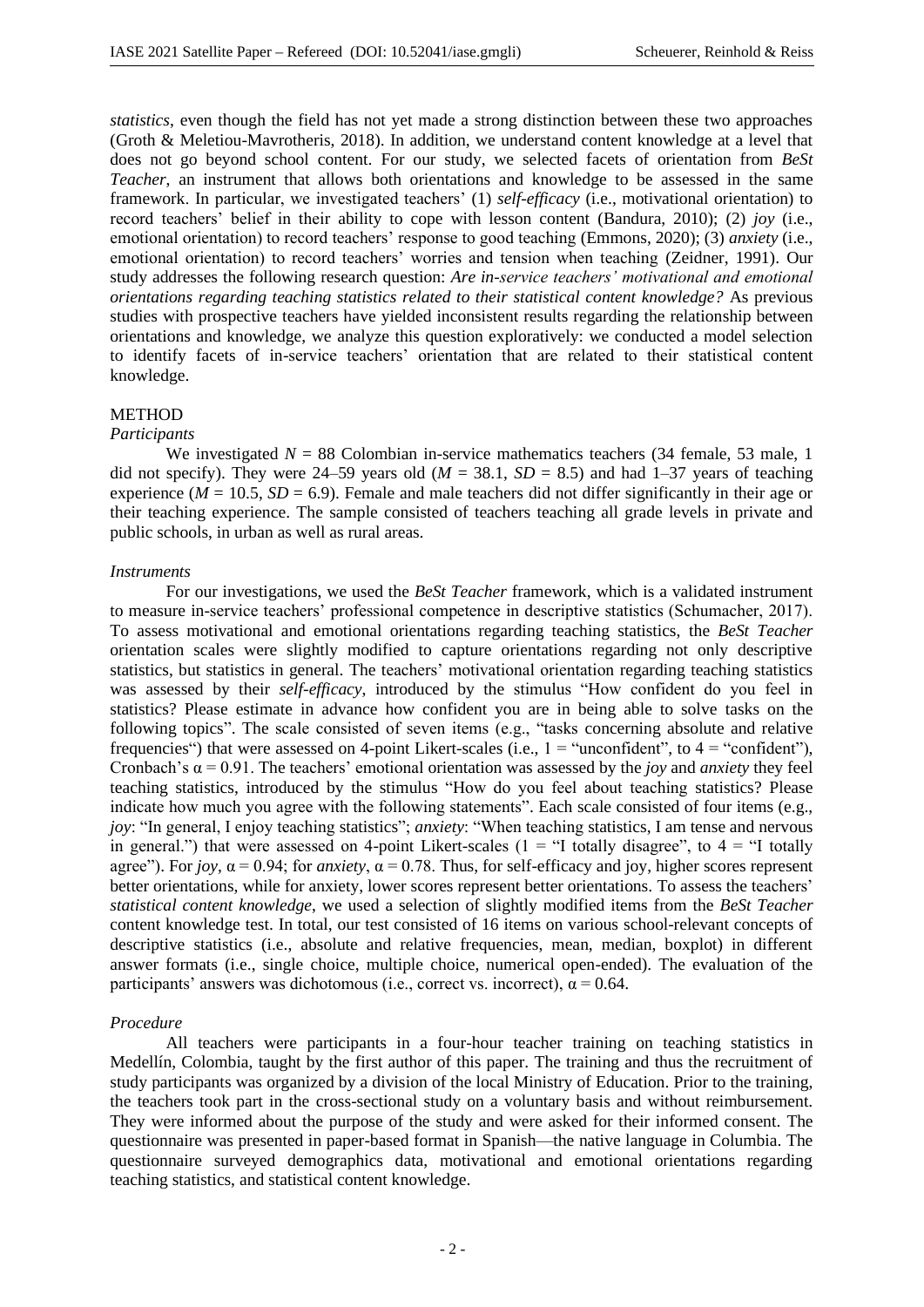#### *Data and Statistical Analysis*

All analyses were conducted in *R* (R version 4.0.3; R Core Team, 2020)*.* We studied the relationship between teachers' motivational and emotional orientations regarding teaching statistics and their statistical content knowledge with linear mixed models (LMMs). As we analyzed the research question on an exploratory basis, we aimed to find the model that best approximates teachers' *statistical content knowledge* (outcome variable), more specifically, the model that best estimates teachers' probability of getting the correct answer to a task of average difficulty in the statistical content knowledge test. Therefore, we conducted an automated model selection with the function *dredge* from the *MuMIn* package (R package version 1.43.17; Bartón, 2020), which returns the model with a subset of fixed effects of a given global model that has the minimum AIC-value. The global linear mixed model as the starting point of our analyses—and hence each candidate model in the model selection—included random intercepts for *teacher* and *item* to describe general differences between *teachers'* knowledge and between the difficulty, type, and content of *items*. In addition, the global LMM consisted of the fixed effects predictors *self-efficacy*, *joy*, and *anxiety* regarding teaching statistics (metric predictors standardized at the sample mean), *gender* (dichotomous factor with male as the baseline), *age*, *teaching experience* (metric predictors standardized at the sample mean) and the interaction effects of *gender* with *self-efficacy*, *joy*, and *anxiety*. As the evaluation of the outcome variable *statistical content knowledge* was dichotomous (i.e., correct vs. incorrect answer), we resorted to logistic regression. Accordingly, we report the odds ratio as an estimate for each predictor in the resulting model. We further report two relevant summarizing statistics of linear mixed-effects models: the *marginal* and the *conditional*  $R^2$ -value, which give the variance explained by the fixed effects only, and the entire model including random effects, respectively, thus providing values for the goodnessof-fit of the model (Nakagawa & Schielzeth, 2013). Furthermore, it is of interest to observe specific changes in the variance component *teacher*, which captures deviations attributable to differences between teachers in general. When adding (*teacher*-related) fixed effects to the intercept-only model, this variance may be partially explained by the predictors and thus reduce, which is quantified by the *Proportion Change in Variance* (PCV).

## RESULTS

We investigated teachers' motivational and emotional orientations regarding teaching statistics as well as their statistical content knowledge. The intercorrelations of teachers' self-reported *self-efficacy* (motivational orientation,  $M = 2.97$ ,  $SD = 0.77$ ), *joy* (emotional orientation,  $M = 3.18$ , *SD*  $= 0.63$ ), and *anxiety* (emotional orientation,  $M = 2.11$ ,  $SD = 0.94$ ) regarding teaching statistics and their performance in a *statistical content knowledge* test are given in Table 1.

| Measure                         |           |         |         |   |
|---------------------------------|-----------|---------|---------|---|
| 1 Self-efficacy                 | -         | -       | -       | - |
| 2 Joy                           | $0.53***$ |         | -       | - |
| 3 Anxiety                       | $-0.33**$ | $-0.19$ | -       | - |
| 4 Statistical content knowledge | $0.40***$ | 1.09    | $-0.07$ | - |

Table 1. Intercorrelations of motivational and emotional orientations regarding teaching statistics and correlations with statistical content knowledge

*Note.* Levels of significance: \*\*  $p < .01$ , \*\*\*  $p < .001$ 

Significant linear relationships exist between *self-efficacy* and all measures examined, whereas *joy* and *anxiety* do not correlate with each other or with *statistical content knowledge*. To answer the research question, we performed an automated model selection to reveal the relationship between teachers' *self-efficacy*, *joy*, and *anxiety* and their *statistical content knowledge*, while controlling for their *gender*, *age*, and *teaching experience*. As depicted in Table 2, the LMM resulting from the model selection process shows that both teachers' motivational and emotional orientations are related to their statistical content knowledge.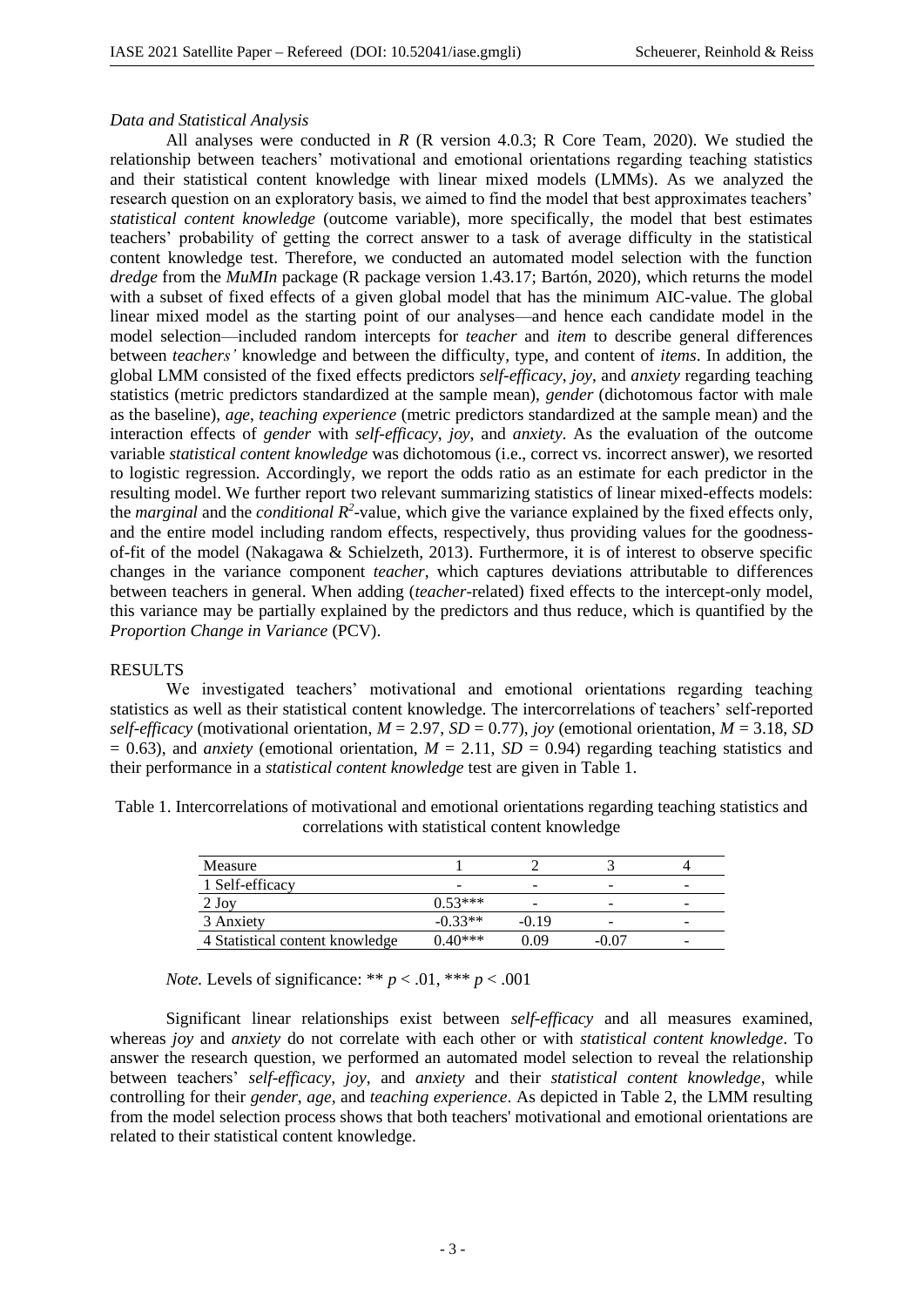| <b>Fixed Effects</b>                                | Odds Ratio | <b>Standard Error</b> |  |
|-----------------------------------------------------|------------|-----------------------|--|
| Self-efficacy                                       | $1.44**$   | 0.11                  |  |
| Anxiety                                             | 0.95       | 0.12                  |  |
| Age                                                 | $0.78*$    | 0.10                  |  |
| Gender (male $\rightarrow$ female)                  | $0.66*$    | 0.20                  |  |
| Gender (male $\rightarrow$ female) $\times$ Anxiety | $1.60*$    | 0.23                  |  |
| Random Effects                                      | Variance   | <i>PCV</i>            |  |
| Teacher                                             | 0.38       | 38.3%                 |  |
| Item                                                | 1.41       |                       |  |
| Model Characteristics                               |            |                       |  |
| Observations (Teachers / Items / Total)             | 81/16/1296 |                       |  |
| Marginal $\mathbb{R}^2$                             | 4.4%       |                       |  |
| Conditional $R^2$                                   | 38.1%      |                       |  |

| Table 2. Linear mixed model estimating in-service teachers' statistical content knowledge |  |  |  |
|-------------------------------------------------------------------------------------------|--|--|--|
|-------------------------------------------------------------------------------------------|--|--|--|

*Note.* The LMM results from the model selection process based on the global model with predictors *self-efficacy*, *joy*, and *anxiety* regarding teaching statistics, *gender*, *age*, *teaching experience*, and the interaction effects of *gender* with *self-efficacy*, *joy*, and *anxiety* as fixed effects, as well as *teacher* and *item* as random effects. Levels of significance: \*  $p < .05$ , \*\*  $p < .01$ 

Before answering the research question, we first describe the LMM resulting from the model selection process in detail. The estimates for the odds ratios of the predictors represent differences in *statistical content knowledge* between teachers with different degrees of *self-efficacy* (motivational orientation) and *anxiety* (emotional orientation) regarding teaching statistics—controlling for teachers' *age* and *gender*. A transformation of the intercept's odds ratio can be used to describe the estimated probability that a male teacher of average age, average self-efficacy, and average anxiety will correctly solve a task of average difficulty in the statistical content knowledge test (Table 2). This probability can be calculated as 74.5%, 95% CI [60.7, 84.6]. The PCV on the random intercept teacher states that 38.3% of the variance attributed to differences between the teachers' knowledge in general in the intercept-only model can be explained by the added predictors.

Table 2 reveals that teachers who reported higher *self-efficacy* showed significantly higher statistical content knowledge—controlling for the significant negative effect of increasing age and the significant gender effect in favor of male teachers. Thus, higher self-efficacy regarding statistics was positively related to teachers' content knowledge in statistics. Furthermore, Table 2 shows that female teachers who reported higher *anxiety* showed significantly higher statistical content knowledge than less anxious female participants—again controlling for the significant negative effect of increasing age. To ease interpretation of this interaction effect, it is visualized in Figure 1.



Figure 1. Interaction effect between gender and anxiety in the LMM for teachers with average self-efficacy and average age. Probabilities are estimated for teachers with reported anxiety 1 SD below, 1 SD above, and at the sample mean. Error bars represent 95% confidence intervals.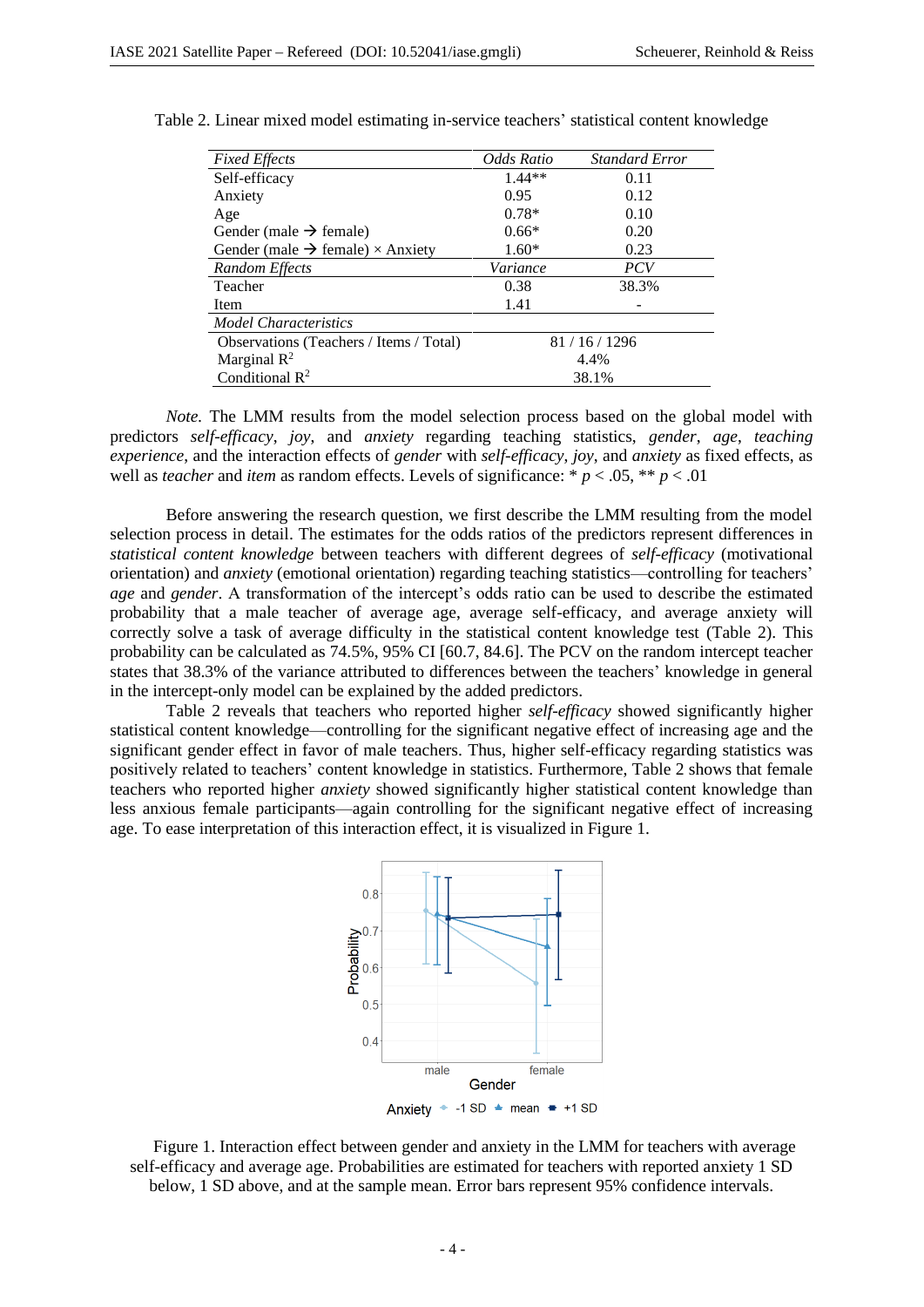Thus, for women, higher anxiety about teaching statistics was positively related to their content knowledge in statistics. In summary, the linear mixed model sought on an exploratory basis to best approximate teachers' statistical content knowledge reveals that both teachers' motivational and emotional orientations are related to their statistical content knowledge.

### **DISCUSSION**

The results of our study revealed that in-service teachers' motivational and emotional orientations are related to their statistical content knowledge. We used the model selection as an exploratory approach to finding the model that best estimates teachers' ability of providing the correct answer to a statistical task of average difficulty. The resulting model considered *self-efficacy* (motivational orientation) and *anxiety* (emotional orientation) regarding teaching statistics as explaining variables, while controlling for *age* and *gender*. *Joy* as the second facet for emotional orientation was not considered in the model as this scale received relatively high approval and only a small deviation from the sample and thus represented a rather homogeneous predictor. While the positive relationship between self-efficacy and knowledge has been observed similarly in previous studies (Schumacher, 2017), the result that female teachers with higher anxiety showed significantly higher statistical content knowledge was surprising. It contradicts previous findings from Schumacher's (2017) pilot study with in-service teachers based on the same scales, in which a high statistical knowledge was associated with a low level of anxiety. In our study, there was no such crossgender correlation between anxiety and knowledge. It should also be mentioned that, in contrast to Schumacher's study, no general gender differences in anxiety occurred in our sample  $(M_f = 2.2, SD_f =$ 0.6, and  $M_m = 2.1$ ,  $SD_m = 0.8$ ,  $t(81) = 0.43$ ,  $p = .67$ ), even at the item level. Nasser (2004), who considered the relationship between knowledge and statistics anxiety of prospective teachers, has not performed gender analyses as 96% of her sample were female students. Considering the fact that we surveyed anxiety regarding *teaching* statistics, this high anxiety despite rather high statistical content knowledge for females might suggest that in particular female teachers perceive a gap between their content knowledge and their pedagogical content knowledge. Probably this facet is not sufficiently addressed in teacher training. It should be further investigated whether this is a stable effect. A notable secondary outcome is the significant difference in statistical knowledge with respect to gender. It was particularly surprising as male and female participants did not differ in their age or teaching experience or with regard to their self-reported self-efficacy, joy, and anxiety. Furthermore, a higher age was negatively related to statistical content knowledge. This can be explained by the fact that statistics only recently found its place in school curricula and in teacher training. Some teachers never even had statistical training (Ben-Zvi & Garfield, 2004; Schumacher, 2017). Teaching experience was not a significant predictor, yet highly correlated with age  $(r = .67, p < .001, 95\%$  CI [.54, .78]). This suggests that teachers acquire statistical content knowledge essentially at university, which underpins the importance of teacher training as preparation for the career. There were similar conclusions in the *COACTIV* study, which revealed that mathematics teachers' content knowledge develops primarily in university and then stagnates or diminishes as they enter the teaching profession (Kleickmann et al., 2013). Looking ahead, the identified relationships between teachers' motivational and emotional orientations and their statistical content knowledge could be due to reciprocal causal relationships. Therefore, it might be worthwhile to address teachers' fears when teaching statistics and to strengthen their self-efficacy. However, our study covers only a selection of facets of orientations regarding teaching statistics. As a validated framework for the joint assessment of orientations and knowledge in statistics (currently only available in German), the *BeSt Teacher* framework (Schumacher, 2017) forms a solid basis to investigate additional facets of orientations and their relationship to knowledge in further studies. Such studies, particularly with in-service rather than pre-service teachers, are needed to obtain a more comprehensive picture of teachers' professional competence in statistics.

Altogether, the study provides new insights into in-service teachers' professional competence and thus contributes to basic research in statistics education. First, the results revealed existing relationships between orientations and knowledge in statistics. Accordingly, teacher training should not only address the statistical content but should focus also on developing positive orientations and pedagogical content knowledge. Second, the findings provide evidence that teacher training in university lays the groundwork for teachers' statistical content knowledge and should therefore be given higher priority in pre-service education of mathematics teachers.